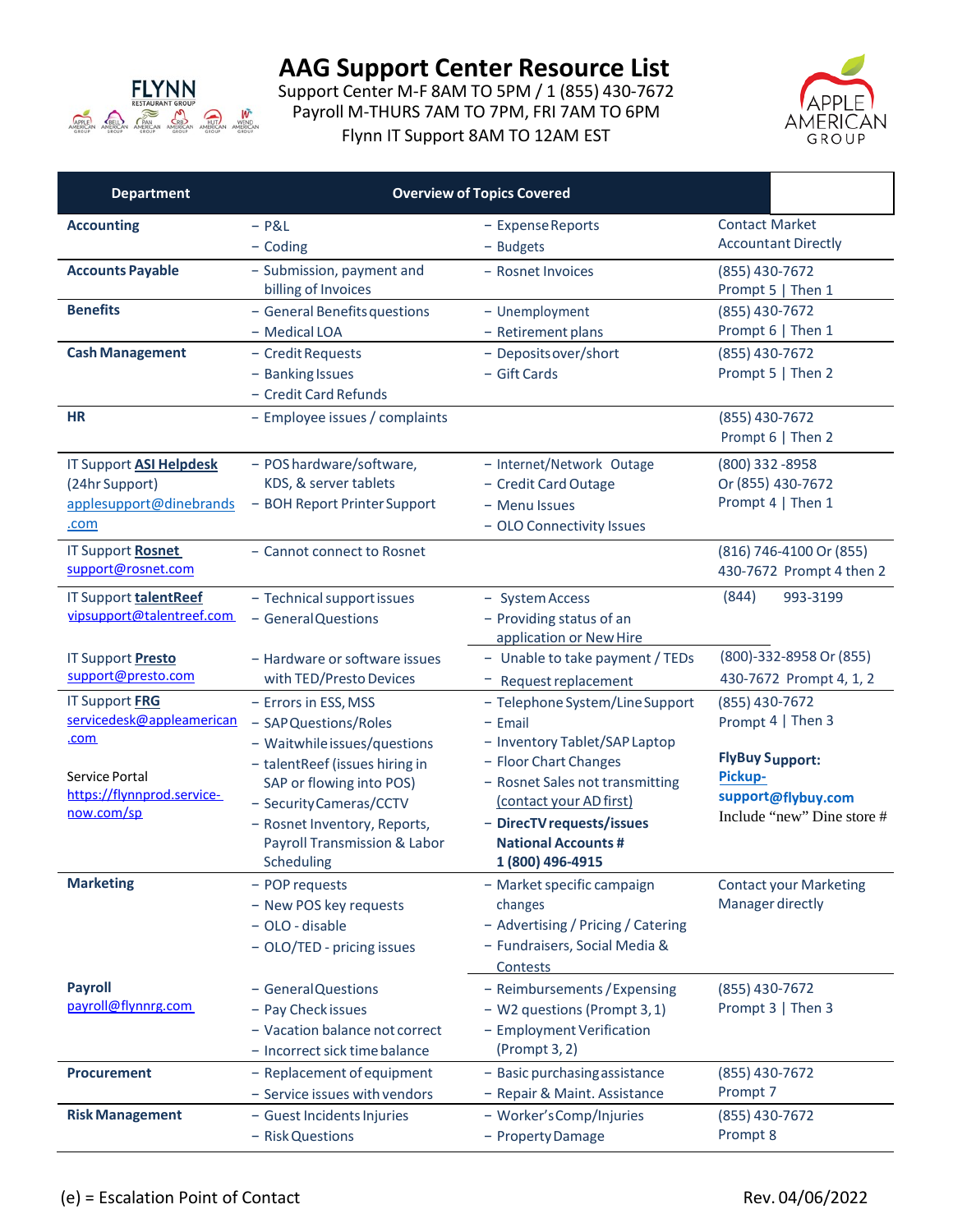

Support Center M-F 8am TO 5pm / 1 (855) 430-7672 Payroll M-THURS 7am – 7pm, FRI 7am – 6pm Flynn IT Support 8am – 12am EST (e) = Escalation Point of Contact



### **Accounting**

| Role                                      | <b>Name</b>             | <b>Email</b>          | Phone            |
|-------------------------------------------|-------------------------|-----------------------|------------------|
| Mountain/Ohio/Southeast                   | <b>Gina Henley</b>      | ghenley@flynnrg.com   | (216) 525-0322   |
| NorCal/SoCal/MidCal                       | <b>Kevin Seaman</b>     | kseaman@flynnrg.com   | (216) 525-0308   |
| Southwest/PA/EC                           | <b>Angelique Shelby</b> | ashelby@flynnrg.com   | (216) 525-0324   |
| <b>Washington/West</b>                    | <b>Tony Maus</b>        | amaus@flynnrg.com     | (216) 243-0821   |
| MN / IN                                   | <b>Suzanne Schesler</b> | sschesler@flynnrg.com | (216) 525-2724   |
| NE / Support Center                       | <b>Ray Pring</b>        | rpring@flynnrg.com    | (216) 524-8060   |
| <b>Financial Reporting Supervisor (e)</b> | <b>Kevin Seaman</b>     | Kseaman@flynnrg.com   | (216) 525-0308   |
| <b>Financial Reporting Manager (e)</b>    | <b>Kyle Johnson</b>     | kjohnson@flynnrg.com  | (216) 750-7014   |
| Controller (e)                            | <b>Adam Pierce</b>      | apierce@flynnrg.com   | $(216)$ 525-2713 |

### **Accounts Payable**

| <b>Role</b>                        | <b>Name</b>             | <b>Email</b>                  | <b>Phone</b>         |
|------------------------------------|-------------------------|-------------------------------|----------------------|
| <b>Submission of invoices</b>      | <b>Rosnet</b>           | Scan into Rosnet              | N/A                  |
| <b>Utility Billing Inquiries</b>   | N/A                     | frgutilities@flynnrg.com      | (855) 430-7672       |
| Add a vendor                       | Vendor Maintenance      | vendormaintenance@flynnrg.com | (855) 588-4978, 1255 |
| <b>AP Processor</b>                | N/A                     | acctspayable@flynnrg.com      | (855) 430-7672       |
| <b>Travel and Expense (Concur)</b> | N/A                     | travelandexpense@flynnrg.com  | (216) 503-9970       |
| <b>Purchasing Card (Concur)</b>    | N/A                     | pcardadmin@flynnrg.com        | (216) 503-9811       |
| <b>AP Supervisor</b>               | <b>Stephanie Hughes</b> | shughes@flynnrg.com           | (216) 503-9769       |
| AP Manager (e)                     | <b>Matt Matune</b>      | mmatune@flynnrg.com           | $(216)$ 524-8055     |
| Sr. Director of AP (e)             | <b>Scott Keller</b>     | skeller@flynnrg.com           | (216) 750-1742       |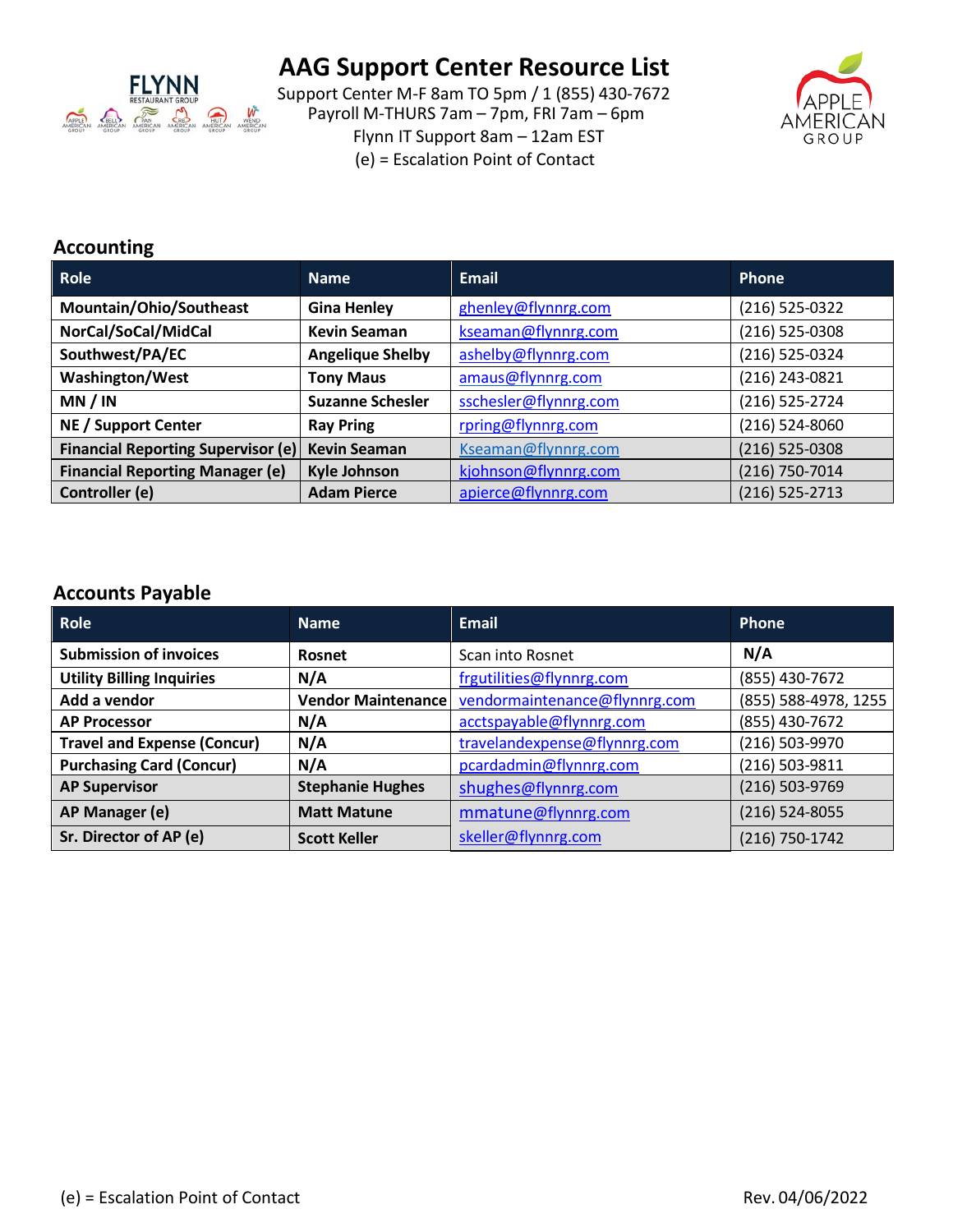Support Center M-F 8am TO 5pm / 1 (855) 430-7672

### **Benefits**

| Topic/Role                                                                        | <b>Name</b>        | <b>Email</b>         | <b>Phone</b>     |
|-----------------------------------------------------------------------------------|--------------------|----------------------|------------------|
| <b>General Benefits Questions</b>                                                 | N/A                | benefits@flynnrg.com | (855) 430-7672   |
| • Benefits questions/education<br>• Leave of Absence<br>$\bullet$ 401 (k) support | <b>Katie Fargo</b> | kfargo@flynnrg.com   | $(216)$ 525-2751 |
|                                                                                   |                    |                      |                  |
| Director of Benefits (e)                                                          | Jennifer Lavelle   | jlavelle@flynnrg.com | (216) 750-7351   |

## **Cash Management & Treasury**

| Role <sup></sup>             | <b>Name</b>              | Email                             | Phone            |
|------------------------------|--------------------------|-----------------------------------|------------------|
| • Banking<br>• Credit Cards  | <b>June Huryn</b>        | cashmgmt@appleamerican.com        | (216) 750-1741   |
| • Gift Cards                 | <b>Gift Card Support</b> | giftcardsupport@appleamerican.com | (216) 525-2719   |
| Sr. Director of Treasury (e) | Deena Libertosky         | dlibertosky@flynnrg.com           | $(216)$ 525-2715 |

#### **Human Resources**

| <b>Role</b>                       | <b>Name</b>             | <b>Email</b>         | <b>Phone</b>         |
|-----------------------------------|-------------------------|----------------------|----------------------|
| <b>Employee issues/Complaints</b> | <b>Employee Hotline</b> | N/A                  | (855) 430-7672 x1300 |
| <b>General HR Questions</b>       | Jillian Whitmer         | jwhitmer@flynnrg.com | (216) 503-9815       |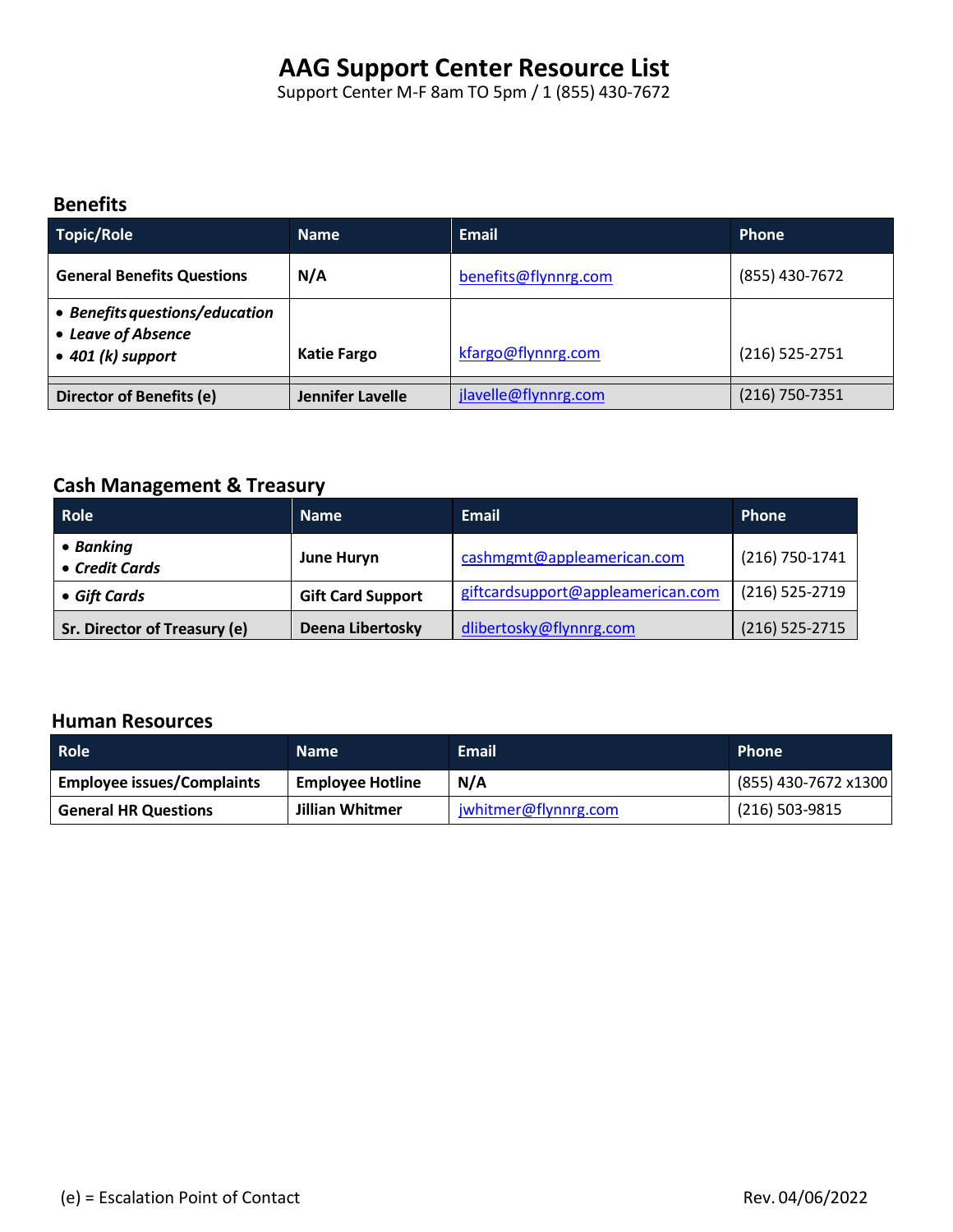## **IT Support**

| Role                                                                                                                                                                                                                                                                                     | Name                   | <b>Email</b>                                                                              | Phone                                                      |
|------------------------------------------------------------------------------------------------------------------------------------------------------------------------------------------------------------------------------------------------------------------------------------------|------------------------|-------------------------------------------------------------------------------------------|------------------------------------------------------------|
| ASI Helpdesk (24 hrs.) - POS<br>hardware & software, KDS, server<br>tablets, OLO connectivity issues,<br>Credit card outage, &<br>Internet/Network Outage                                                                                                                                | N/A                    | applesupport@dinebrands.com<br><b>REPORT NON-CRITICAL ISSUES ONLY</b><br><b>VIA EMAIL</b> | (800) 332 8958 or<br>(855) 430-7672<br>Prompt 4 then 1     |
| Presto Helpdesk (24 hrs) -<br><b>Hardware and Software</b><br>Issues with TEDs, not able to<br>take payments on TEDs, need<br>replacement equipment                                                                                                                                      | N/A                    | support@presto.com                                                                        | (800) 332-8958 or<br>(855) 430-7672<br>Prompt 4, 1, then 2 |
| Rosnet Support (24 hrs.) -<br>Unable to connect to<br>Rosnet/for all other Rosnet<br>issues contact Flynn IT<br>Helpdesk                                                                                                                                                                 | N/A                    | support@rosnet.com                                                                        | (816) 746-4100 or<br>(855) 430-7672<br>Prompt 4 then 2     |
| Flynn IT Service Desk-<br>ESS/MSS/SAP questions,<br>email, phones, SAP laptops,<br>inventory tablets, floor charts,<br>Rosnet inventory, reports,<br>labor scheduling, payroll<br>transmission issues, waitwhile<br>support. Service Portal:<br>https://flynnprod.service-<br>now.com/sp | N/A                    | servicedesk@appleamerican.com                                                             | (855) 430-7672<br>Prompt 4 then 3                          |
| <b>FlyBuy Tablet Support</b><br>(Include "New" Dine store #)                                                                                                                                                                                                                             | N/A                    | Pickup-support@flybuy.com                                                                 | N/A                                                        |
| <b>Talentreef Helpdesk</b>                                                                                                                                                                                                                                                               | N/A                    | VIPSupport@talentreef.com                                                                 | (844) 993-3199                                             |
| AAG Restaurant Systems (e)                                                                                                                                                                                                                                                               | <b>Gil Brucken</b>     | gbrucken@flynnrg.com                                                                      | (216) 750-1729                                             |
| Director of Infrastructure (e)<br>Network/Internet/ Phones                                                                                                                                                                                                                               | <b>Ben Adams</b>       | badams@flynnrg.com                                                                        | (440) 334-4075                                             |
| <b>VP of Restaurant Systems (e)</b>                                                                                                                                                                                                                                                      | <b>John Roe</b>        | Jroe@flynnrg.com                                                                          | (816) 678-5079                                             |
| Sr. VP of IT (e)                                                                                                                                                                                                                                                                         | <b>Charles Jarrett</b> | cjarrett@flynnrg.com                                                                      | (870) 918-2035                                             |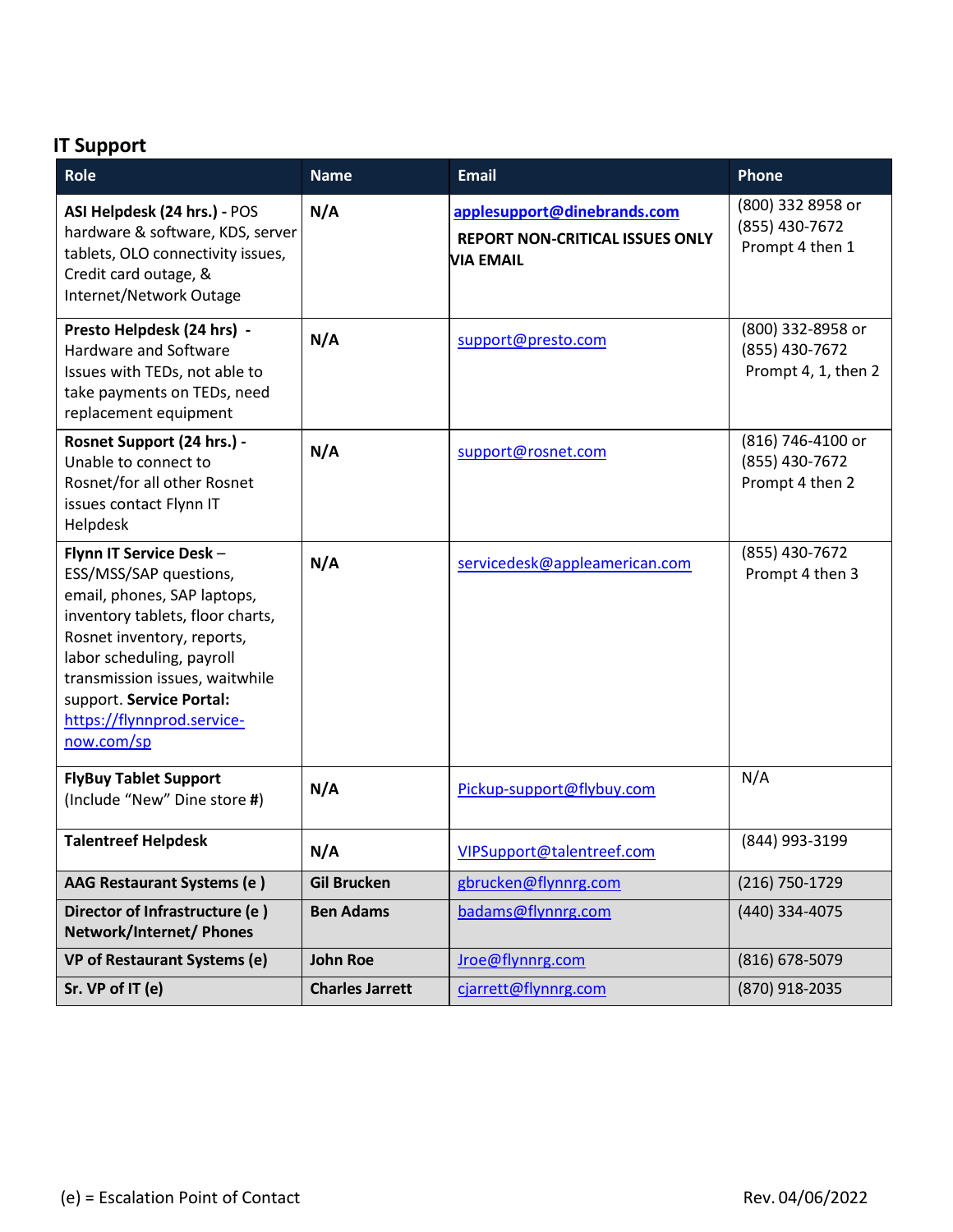Support Center M-F 8am TO 5pm / 1 (855) 430-7672

## **Third Party Delivery Providers**

| <b>Role</b>                                                                                                                                                        |                       | <b>Email</b>                                                                                                                | Phone                                                                         |
|--------------------------------------------------------------------------------------------------------------------------------------------------------------------|-----------------------|-----------------------------------------------------------------------------------------------------------------------------|-------------------------------------------------------------------------------|
| Door Dash Support (24hrs.) - Uses OLO,<br>password resets on portal login page, driver<br>feedback in portal. To stop orders, turn off OLO<br>(by AD).             |                       | mxsupport@doordash.com                                                                                                      | (855) 973-1040                                                                |
| Grub Hub Support (24 hrs.) - Uses OLO, driver<br>password resets on portal login page,<br>feedback on portal, to stop orders, turn off OLO.<br>(by AD).            |                       | elitecare@grubhub.com                                                                                                       | $(877)$ 866-4482 +1                                                           |
| Uber Eats Support (24 hrs.) - Uses OLO, password<br>resets on portal login page, driver feedback in portal<br>or on tablet. To stop orders, turn off OLO (by AD).  |                       | Eats-prioritysupport@uber.com                                                                                               | (833) 275-3287 (only<br>call with issues<br>regarding an order in<br>process) |
| <b>Cosmic Wings (Uses Uber Eats, Grub Hub,</b><br>and Door Dash) -- Note: AD must 86<br>items in OLO for you. 86ing items in<br>A1POS causes guest order failures. |                       | If Door Dash: support@doordash.com<br>If Uber Eats: eats-prioritysupport@<br>uber.com<br>If Grub Hub: elitecare@grubhub.com | N/A                                                                           |
| <b>Third Party Delivery Escalations (e)</b>                                                                                                                        | <b>Rich Magee (e)</b> | rmagee@appleamerican.com (also<br>copy your AD and Marketing)                                                               | N/A                                                                           |

### **Legal**

| <b>Role</b>                                            | <b>Name</b>    | <b>Email</b>          | Phone          |
|--------------------------------------------------------|----------------|-----------------------|----------------|
| <b>General Inquiries (Internal Only)</b>               | N/A            | legal@flynnrg.com     |                |
| <b>Contract Review/Send Signed</b><br><b>Contracts</b> | N/A            | contracts@flynnrg.com |                |
| <b>General Counsel (e)</b>                             | Jacqueline Lee | jlee@flynnrg.com      | (415) 835-0220 |

## **Licensing**

| <b>Role</b>                      | <b>Name</b>              | <b>Email</b>            | <b>Phone</b>                           |
|----------------------------------|--------------------------|-------------------------|----------------------------------------|
| <b>Sr. Director of Licensing</b> | <b>Norris Washington</b> | nwashington@flynnrg.com | (503) 722-2825<br>Fax - (216) 328-1580 |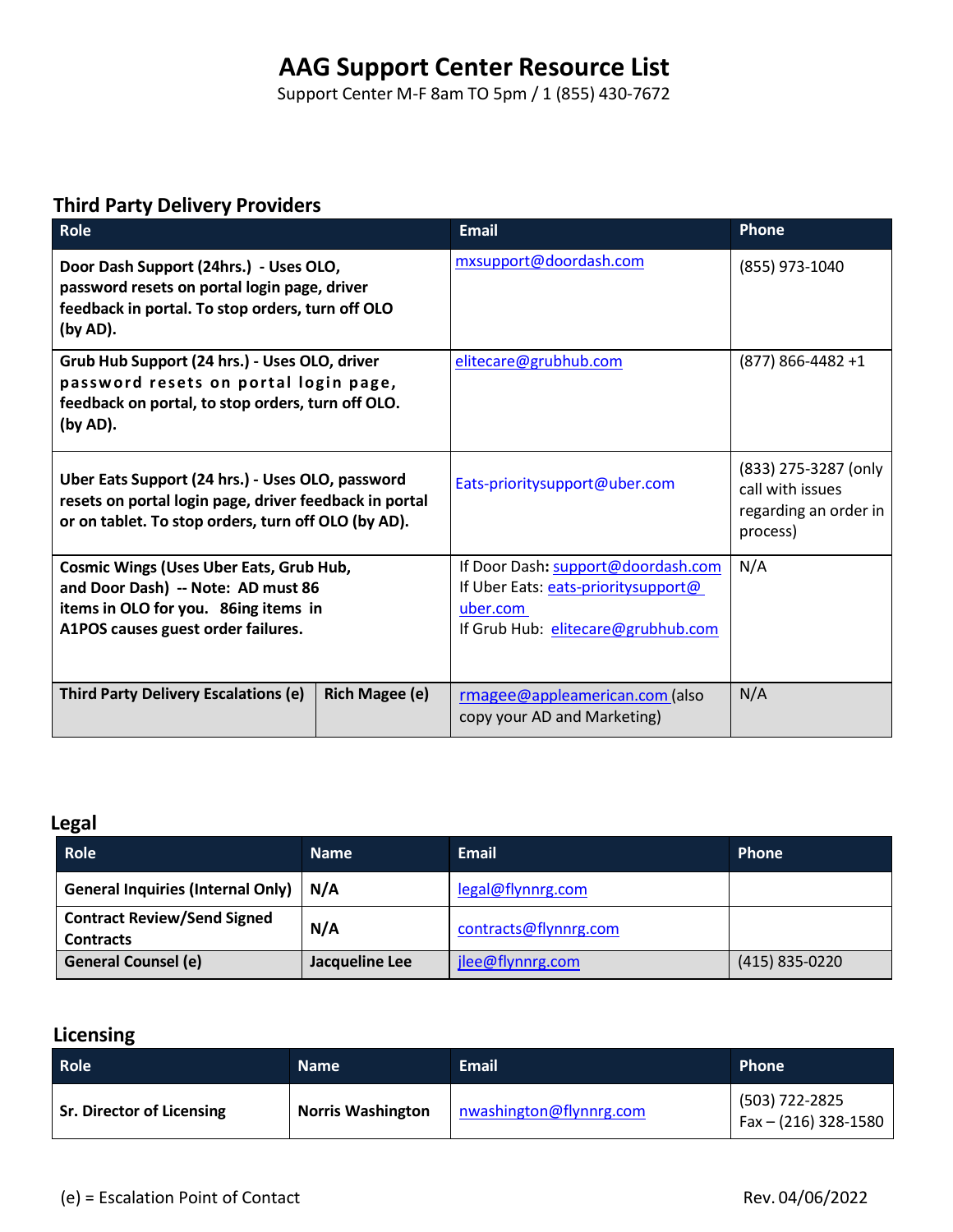| Payroll - please cc: payroll@flynnrg.com in addition when contacting Payroll |  |  |  |  |  |
|------------------------------------------------------------------------------|--|--|--|--|--|
|------------------------------------------------------------------------------|--|--|--|--|--|

| Role                                     | <b>Name</b>             | <b>Email</b>           | <b>Phone</b>                        |
|------------------------------------------|-------------------------|------------------------|-------------------------------------|
| <b>Payroll questions/issues</b>          | N/A                     | payroll@flynnrg.com    | (855) 430-7672<br>(Prompt 3 then 3) |
| NH, RI, NY, PA, WV, IN                   | <b>Karla Contreras</b>  | kcontreras@flynnrg.com | (216) 750-1169                      |
| CA, NM, OR, NV                           | <b>William Mee</b>      | bmee@flynnrg.com       | (216) 750-1732                      |
| MA, VT, OH, ID, CO                       | <b>Holly Sahl</b>       | hsahl@flynnrg.com      | (216) 503-9802                      |
| DE, ME, NJ, AL, GA, MN, WI,<br><b>WA</b> | <b>Karen Gomez</b>      | kgomez@flynnrg.com     | $(216)$ 525-2711                    |
| <b>Final Checks</b>                      | <b>Julia Stewart</b>    | jstewart@flynnrg.com   | (216) 525-2775 x1353                |
| <b>Payroll Supervisor (AAG)</b>          | <b>Angela Crundwell</b> | acrundwell@flynnrg.com | $(216)525 - 2712$                   |
| <b>Payroll Manager (e)</b>               | Joshua Edmondson        | jedmondson@flynnrg.com | (216) 503-9780                      |
| Director of Payroll (e)                  | <b>Christine Call</b>   | ccall@flynnrg.com      | (216) 750-6430                      |

### **Procurement**

| <b>Role</b>                                                      | <b>Name</b>          | Email                  | <b>Phone</b>     |
|------------------------------------------------------------------|----------------------|------------------------|------------------|
| <b>Procurement General Email</b>                                 | N/A                  | purchasing@flynnrg.com | (855) 430-7672   |
| <b>Operations Services (All</b><br>questions & equipment orders) | <b>Megan Lanning</b> | mlanning@flynnrg.com   | $(216)$ 503-9750 |
| <b>Food &amp; Distribution</b>                                   | Kristi Weeden        | kweeden@flynnrg.com    | (918) 688-5322   |
| NSO & Remodels                                                   | <b>Kim Gruhn</b>     | kgruhn@flynnrg.com     | (216) 750-7359   |
| Mgr., Operations Services (e)                                    | <b>Morgan Lamb</b>   | mlamb@flynnrg.com      | (330) 421-1713   |
| <b>VP of Procurement (e)</b>                                     | <b>Kasey Mania</b>   | kmania@flynnrg.com     | $(813)$ 928-0575 |